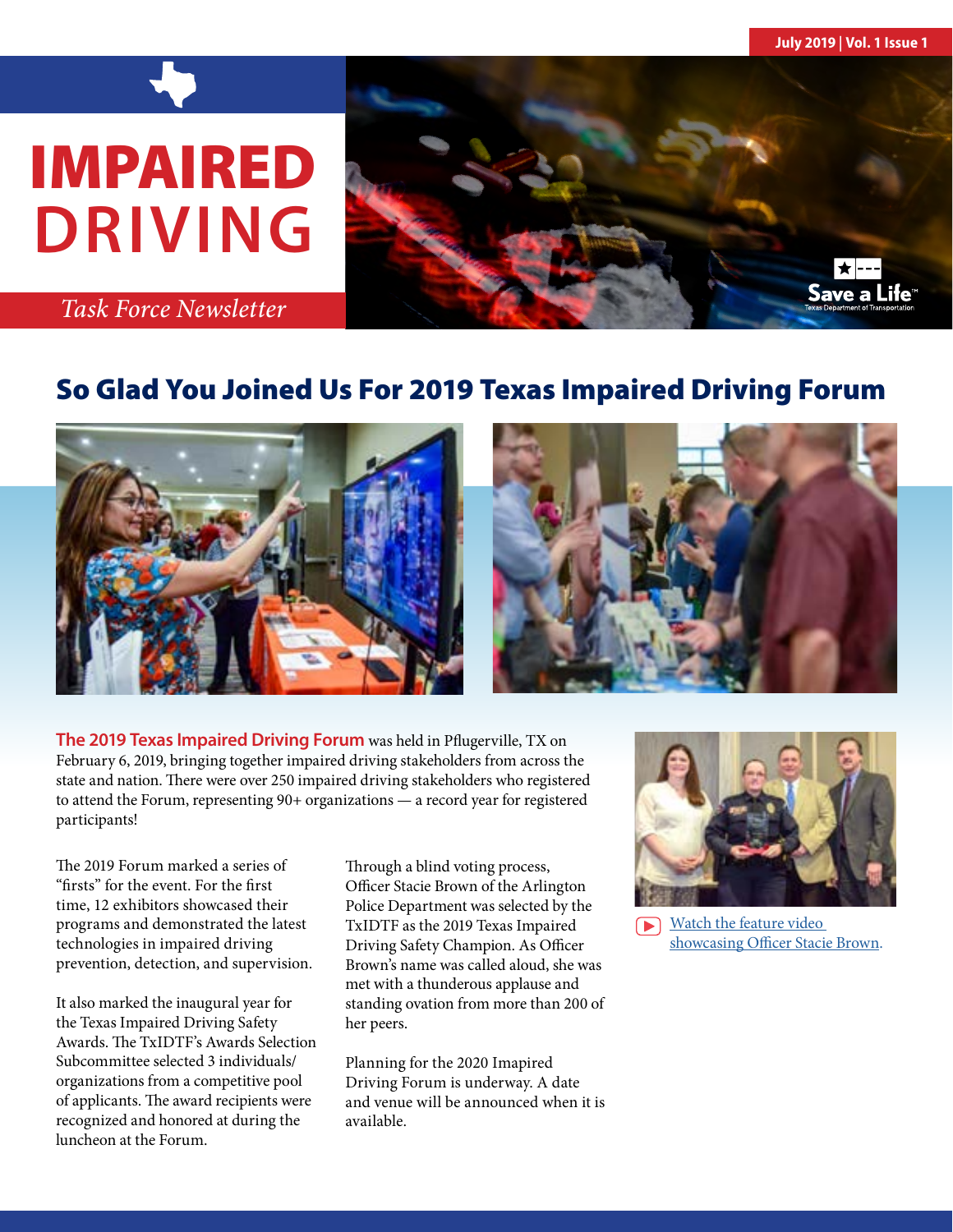

## Welcome!

Welcome to our new members who have joined the Texas Impaired Driving Task Force since January 2019:

#### **Lisa Johnson**

*Motorcycle Safety Program Manager, Texas Department of Transportation* 

#### **Amy Calhoun**

*Assistant Manager, Enforcement and Compliance Service Texas Department of Public Safety*





Proposals must be submitted online and will be accepted until August 31. All speaker proposals are carefully reviewed for their applicability to the Forum.

Financial assistance is available to help offset the cost of travel for speakers.

[Click here to submit your speaker](https://www.texasimpaireddrivingtaskforce.org/impaired-driving-forum/call-for-speakers/)  [proposal.](https://www.texasimpaireddrivingtaskforce.org/impaired-driving-forum/call-for-speakers/) 



#### **CHERYL GARREN**

*Enforcement and Compliance Service Manager, Texas Department of Public Safety Retired end of May 2019*

#### **JIM KUBOVIAK**

*TxDPS Troopers Foundation Retiring end of September 2019* 

*Congratulations to both Cheryl and Jim who have had illustrious public service careers! We wish them well in their retirement! Thank you for having served on the TxIDTF!*

### **Representatives from the TxIDTF Administration**

participate in 10 traffic safety community coalitions from around the state throughout the fiscal year. This often involves providing brief presentations about impaired driving data respective to each community. It also frequently involves developing infographics and reports based on the data.

The TxIDTF will assist any impaired driving stakeholder who is interested in receiving impaired driving data and analysis. In FY 2020, the TxIDTF has participated in the following coalitions:

- Brazos Valley Injury Prevention Coalition
- Dallas Traffic Safety Coalition
- **FACTS** Coalition
- Golden Crescent Traffic and Safety Coalition
- Rio Grande Valley Traffic Coalition
- Traffic Jam Coalition

If you know of an organization interested in having a representative from the TxIDTF speak at a coalition meeting or other event, please email [p-ericson@tti.tamu.edu.](mailto:p-ericson%40tti.tamu.edu?subject=)

Before the end of FY 2019, representatives from the TxIDTF Administration will participate in another 4 traffic safety community coalitions around the state.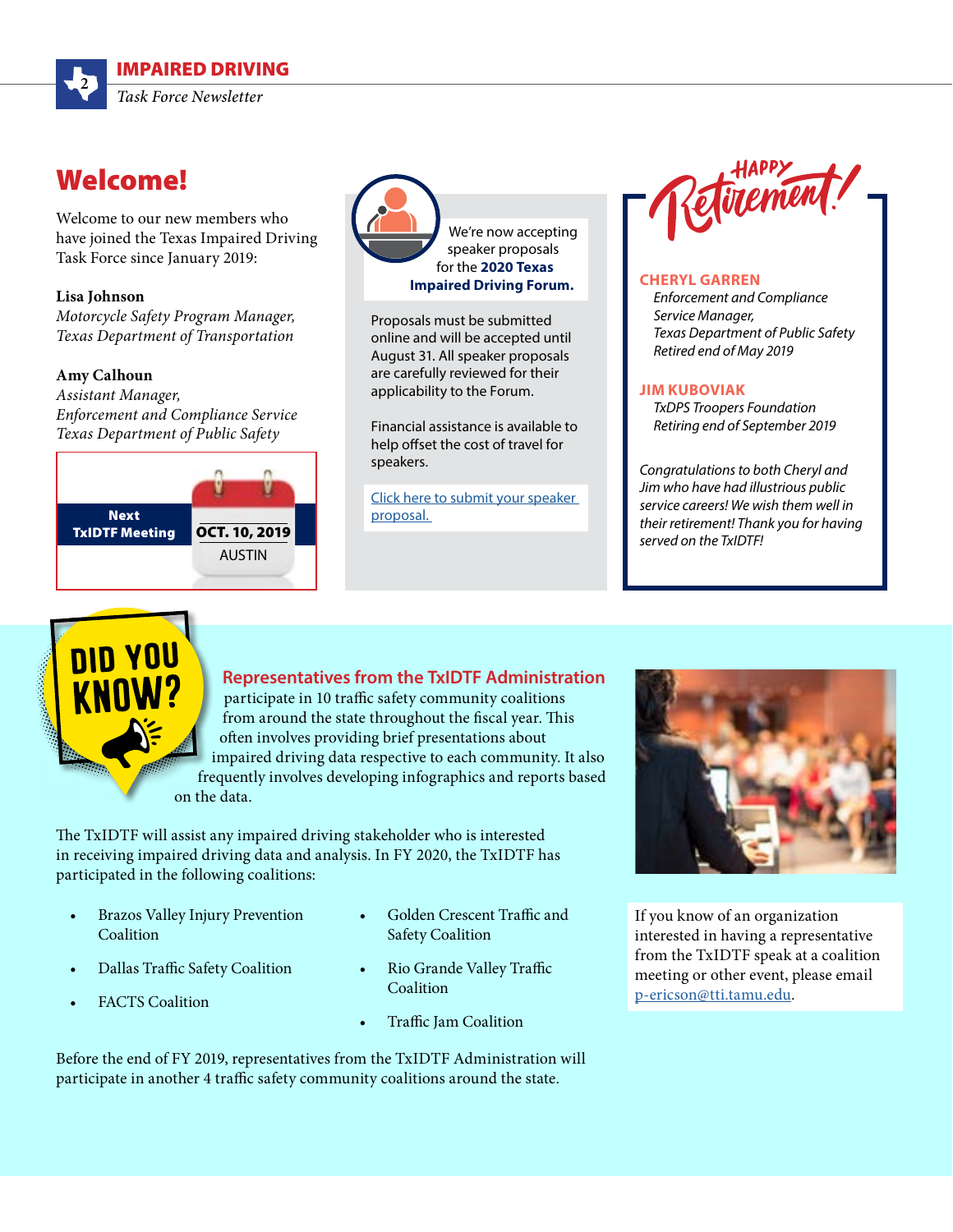

# MEMBER UPDATES

### **Texas Department of Public Safety**

### *Breath Alcohol Laboratory*

The Texas DPS Breath Alcohol Laboratory's Public Facing Website is now live. The website allows the public to search for quality and technical records related to the Intoxilyzer 9000 as well as Technical Supervisor and Breath Test Operator records. Please see the list below for records available. If you are interested in more information, please contact the Office of the Scientific Director a[t OSD@dps.texas.gov.](mailto:%20OSD%40dps.texas.gov?subject=)

Quality & Technical Records Available:

- **BAL Program Documents**
- Breath Test Operator Certificate
- Technical Supervisor Certificate
- Statement of Qualifications
- Disclosure Form
- Proficiency Tests
- Instrument Calibration Records
- TS Solution Records
- Thermometer Records
- Laboratory Audits
- Certified Reference Material Records
- Simulator Maintenance Records





### **Texas A&M Transportation Institute**

Every year, the Texas A&M Transportation Institute (TTI) offers training to Justices of the Peace in partnership with the Texas Department of Transportation (TxDOT). TTI's BAC Reporting Project works to improve blood alcohol concentration (BAC) and toxicology reporting of drivers that are fatally injured as a result of a motor vehicle crash to TxDOT.

To achieve the goal of improving BAC Reporting in the State, TTI will host a free one-day, in-person Summit to educate \*NEW\* Justices of the Peace on BAC reporting practices.

### **The Summit is being held on July 26, 2019 in Austin, TX.**

To obtain further information and register for the Summit, please follow the link below.

[BAC Reporting Summit](https://groups.tti.tamu.edu/cades/summit-on-improving-blood-alcohol-concentration-reporting-in-texas-2/)

### KNOW SOMEONE DESERVING OF A 2020 IMPAIRED DRIVING SAFETY AWARD? [Nominate them today!](https://www.texasimpaireddrivingtaskforce.org/texas-impaired-driving-safety-champion-award-2/)

Help us recognize those individuals and organizations who go above and beyond the call of duty by nominating them! This is a competitive nomination process. The organization/individual selected as the Texas Impaired Driving Safety Champion will be recognized and honored at the 2020 Texas Impaired Driving Forum.